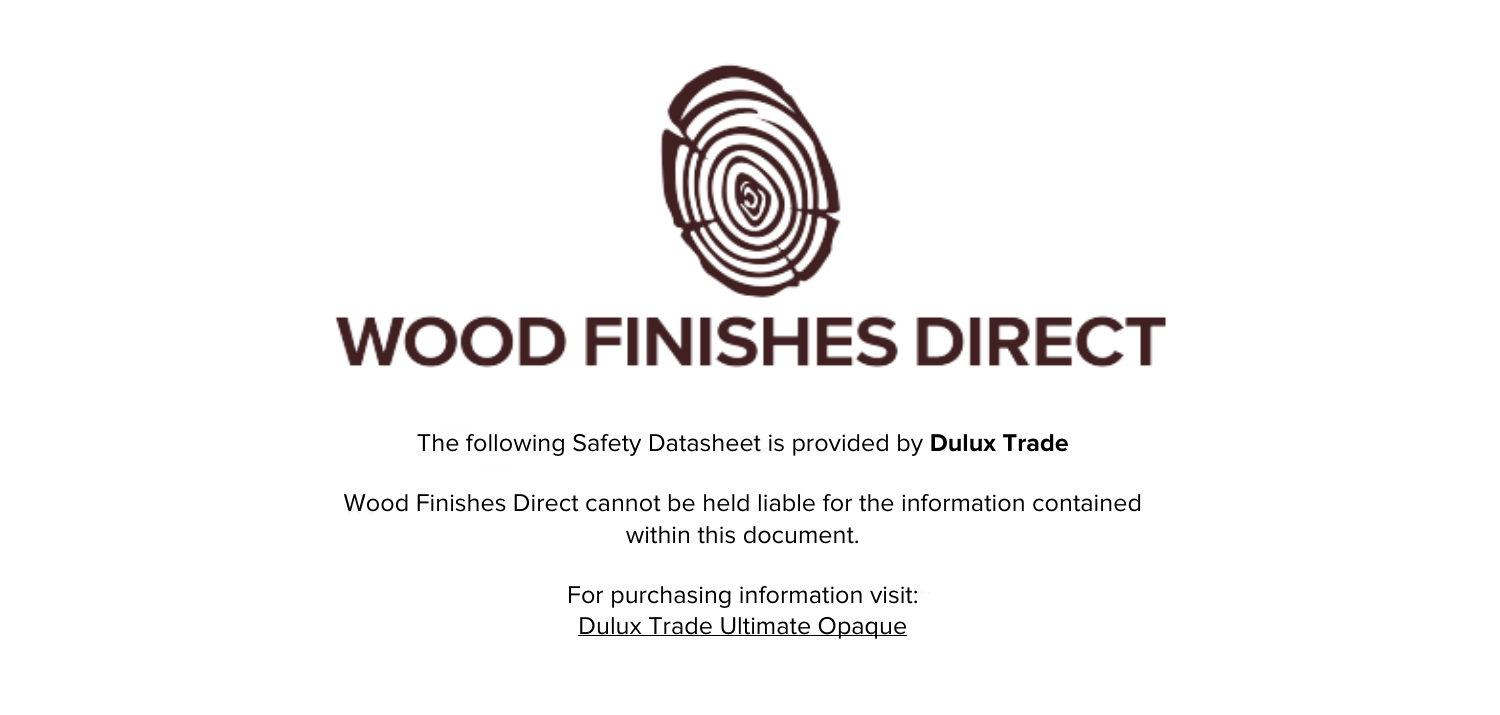Conforms to Regulation (EC) No. 1907/2006 (REACH), Annex II - United Kingdom (UK)



## **AkzoNobel**

# **SAFETY DATA SHEET**

WEATHERSHIELD ULTIMATE OPAQUE

### SECTION 1: Identification of the substance/mixture and of the company/ undertaking

| 1.1. Product identifier<br><b>Product name</b>        |    | : WEATHERSHIELD ULTIMATE OPAQUE                                                    |
|-------------------------------------------------------|----|------------------------------------------------------------------------------------|
|                                                       |    | 1.2. Relevant identified uses of the substance or mixture and uses advised against |
| <b>Product use</b>                                    | t. | Solvent borne coating for exterior use.                                            |
| 1.3. Details of the supplier of the safety data sheet |    |                                                                                    |
|                                                       |    | ICI Paints AkzoNobel,                                                              |
|                                                       |    | Wexham Road,<br>Slough,                                                            |
|                                                       |    | Berkshire,                                                                         |
|                                                       |    | SL2 5DS, U.K.                                                                      |
|                                                       |    | Tel.: +44 (0) 333 222 70 70                                                        |
|                                                       |    | www.duluxtrade.co.uk                                                               |
| e-mail address of person<br>responsible for this SDS  |    | : duluxtrade.advice@akzonobel.com                                                  |
| 1.4 Emergency telephone number                        |    |                                                                                    |
| <b>Telephone number</b>                               |    | : Emergency Telephone : Slough +44 (0) 1753 550000                                 |
|                                                       |    |                                                                                    |
|                                                       |    |                                                                                    |

| <b>Version</b>         | $\pm 6$ |                  |
|------------------------|---------|------------------|
| Date of previous issue |         | $\pm$ 15-7-2014. |

## **SECTION 2: Hazards identification**

| 2.1. Classification of the substance or mixture  |                                                                                                  |
|--------------------------------------------------|--------------------------------------------------------------------------------------------------|
| <b>Product definition</b>                        | : Mixture                                                                                        |
| Not classified.                                  | <b>Classification according to Regulation (EC) No. 1272/2008 [CLP/GHS]</b>                       |
| <b>Ingredients of unknown</b><br><b>toxicity</b> | $: 0\%$                                                                                          |
| <b>Ingredients of unknown</b><br>ecotoxicity     | $: 0\%$                                                                                          |
|                                                  | <b>Classification according to Directive 1999/45/EC [DPD]</b>                                    |
|                                                  | The product is not classified as dangerous according to Directive 1999/45/EC and its amendments. |
| <b>Classification</b>                            | : Not classified.                                                                                |
|                                                  | See Section 16 for the full text of the R phrases or H statements declared above.                |
|                                                  | See Section 11 for more detailed information on health effects and symptoms.                     |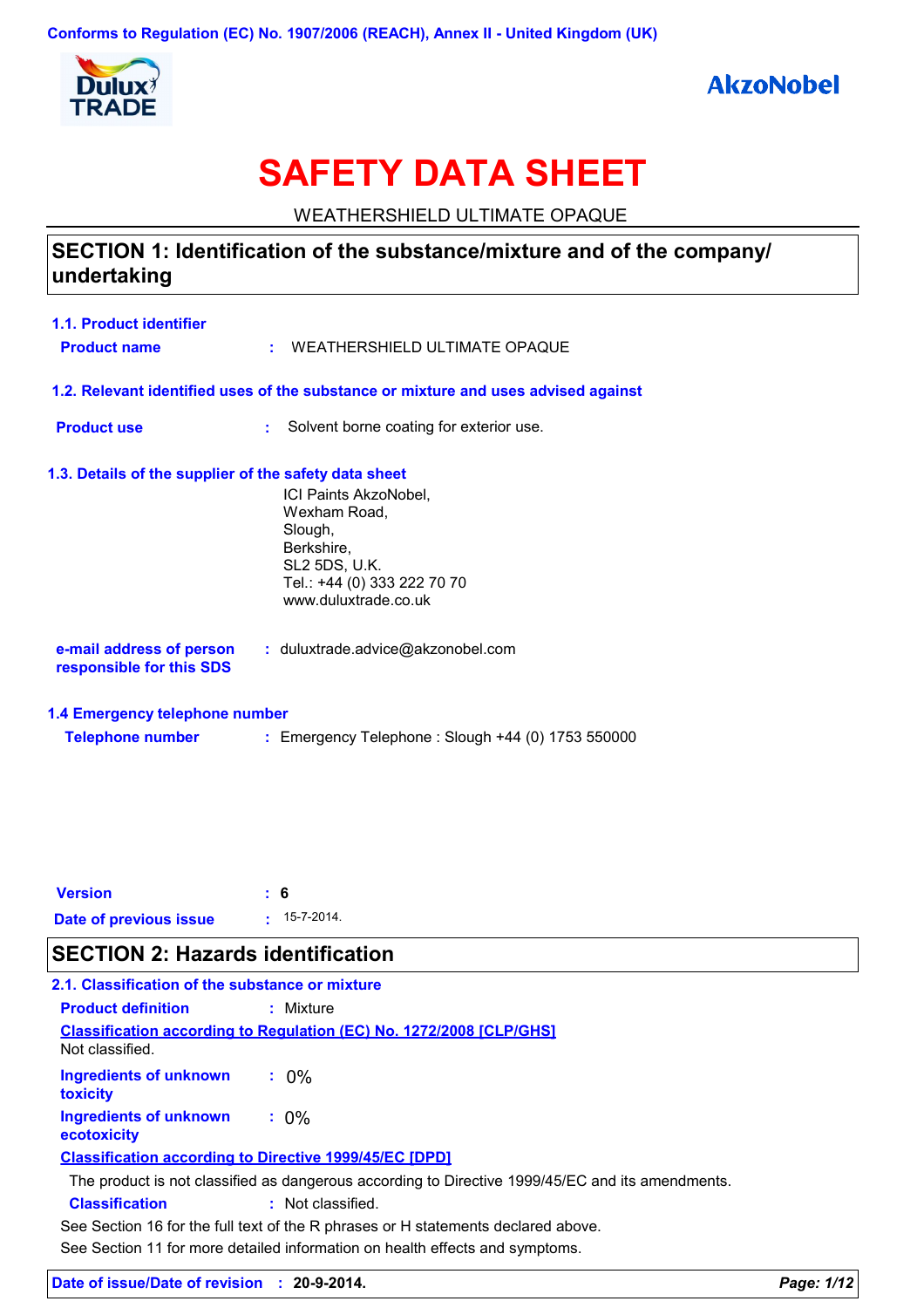### **SECTION 2: Hazards identification**

| 2.2. Label elements                                                                                                                                             |                                                                                                                              |
|-----------------------------------------------------------------------------------------------------------------------------------------------------------------|------------------------------------------------------------------------------------------------------------------------------|
| <b>Signal word</b>                                                                                                                                              | : No signal word.                                                                                                            |
| <b>Hazard statements</b>                                                                                                                                        | : No known significant effects or critical hazards.                                                                          |
| <b>Precautionary statements</b>                                                                                                                                 |                                                                                                                              |
| <b>General</b>                                                                                                                                                  | : P102 - Keep out of reach of children.<br>P101 - If medical advice is needed, have product container or label at hand.      |
| <b>Prevention</b>                                                                                                                                               | : P262 - Do not get in eyes, on skin, or on clothing.                                                                        |
| <b>Response</b>                                                                                                                                                 | : P312 - Call a POISON CENTER or physician if you feel unwell.                                                               |
| <b>Storage</b>                                                                                                                                                  | : Not applicable.                                                                                                            |
| <b>Disposal</b>                                                                                                                                                 | : P501 - Dispose of contents and container in accordance with all local, regional,<br>national or international regulations. |
| <b>Supplemental label</b><br>elements                                                                                                                           | : Contains 3-iodo-2-propynyl butylcarbamate and 2-butanone oxime. May produce an<br>allergic reaction.                       |
| <b>Annex XVII - Restrictions</b><br>on the manufacture,<br>placing on the market and<br>use of certain dangerous<br>substances, mixtures and<br><b>articles</b> | : Not applicable.                                                                                                            |
| <b>Special packaging requirements</b>                                                                                                                           |                                                                                                                              |
| <b>Containers to be fitted</b><br>with child-resistant<br>fastenings                                                                                            | : Not applicable.                                                                                                            |
| Tactile warning of danger : Not applicable.                                                                                                                     |                                                                                                                              |
| 2.3. Other hazards                                                                                                                                              |                                                                                                                              |

Other hazards which do : None known. not result in classification

## **SECTION 3: Composition/information on ingredients**

| <b>3.2 Mixtures</b>                                                  | : Mixture                                                                                      |         |                                                                             |                                                                               |             |
|----------------------------------------------------------------------|------------------------------------------------------------------------------------------------|---------|-----------------------------------------------------------------------------|-------------------------------------------------------------------------------|-------------|
|                                                                      |                                                                                                |         |                                                                             | <b>Classification</b>                                                         |             |
| <b>Product/ingredient</b><br>name                                    | <b>Identifiers</b>                                                                             | % (w/w) | 67/548/EEC                                                                  | <b>Regulation (EC) No.</b><br>1272/2008 [CLP]                                 | <b>Type</b> |
| Maphtha (petroleum),<br>hydrotreated heavy                           | EC: 265-150-3<br>CAS: 64742-48-9<br>Index: 649-327-00-6                                        | ~10     | Xn; R65<br>R66                                                              | Asp. Tox. 1, H304                                                             | [1] [2]     |
| Naphtha (petroleum),<br>hydrotreated heavy                           | <b>IREACH #:</b><br>01-2119457273-39<br>EC: 265-150-3<br>Index: 649-327-00-6                   | ~10     | Xn; R65<br>R66                                                              | Asp. Tox. 1, H304                                                             | [1] [2]     |
| Hydrocarbons,<br>C10-C13, n-alkanes,<br>isoalkanes, cyclics, <<br>2% | EC: 918-481-9                                                                                  | ~10     | Xn; R65<br>R66                                                              | Flam. Liq. 3, H226<br>Asp. Tox. 1, H304                                       | $[1]$       |
| distillates (petroleum),<br>hydrotreated light                       | EC: 265-149-8<br>CAS: 64742-47-8<br>Index: $3.1$ : self<br>classification<br>3.2: 649-422-00-2 | < 10    | Xn; R65<br>R66                                                              | Asp. Tox. 1, H304                                                             | [1] [2]     |
|                                                                      |                                                                                                |         | See Section 16 for<br>the full text of the R-<br>phrases declared<br>above. | See Section 16 for the<br>full text of the H<br>statements declared<br>above. |             |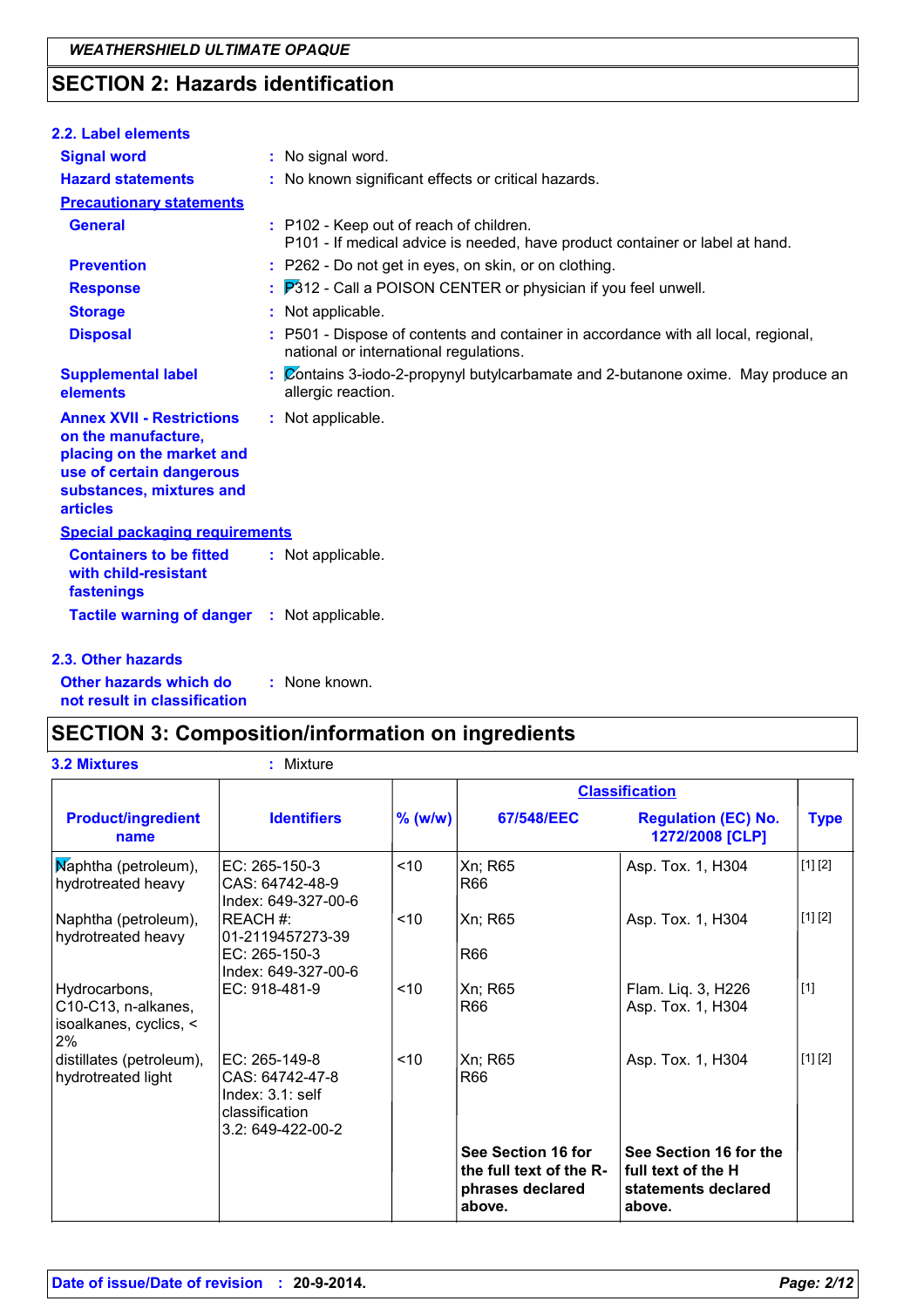### **SECTION 3: Composition/information on ingredients**

There are no additional ingredients present which, within the current knowledge of the supplier and in the concentrations applicable, are classified as hazardous to health or the environment, are PBTs, vPvBs or Substances of equivalent concern, or have been assigned a workplace exposure limit and hence require reporting in this section.

#### Type

11 Substance classified with a health or environmental hazard

[2] Substance with a workplace exposure limit

[3] Substance meets the criteria for PBT according to Regulation (EC) No. 1907/2006, Annex XIII

[4] Substance meets the criteria for vPvB according to Regulation (EC) No. 1907/2006, Annex XIII

[5] Substance of equivalent concern

Occupational exposure limits, if available, are listed in Section 8.

### **SECTION 4: First aid measures**

#### 4.1. Description of first aid measures

| <b>General</b>                    | : In all cases of doubt, or when symptoms persist, seek medical attention. Never give<br>anything by mouth to an unconscious person. If unconscious, place in recovery<br>position and seek medical advice. |
|-----------------------------------|-------------------------------------------------------------------------------------------------------------------------------------------------------------------------------------------------------------|
| <b>Eye contact</b>                | : Check for and remove any contact lenses. Immediately flush eyes with running<br>water for at least 15 minutes, keeping eyelids open. Seek immediate medical<br>attention.                                 |
| <b>Inhalation</b>                 | : Remove to fresh air. Keep person warm and at rest. If not breathing, if breathing is<br>irregular or if respiratory arrest occurs, provide artificial respiration or oxygen by<br>trained personnel.      |
| <b>Skin contact</b>               | : Remove contaminated clothing and shoes. Wash skin thoroughly with soap and<br>water or use recognised skin cleanser. Do NOT use solvents or thinners.                                                     |
| <b>Ingestion</b>                  | : If swallowed, seek medical advice immediately and show the container or label.<br>Keep person warm and at rest. Do NOT induce vomiting.                                                                   |
| <b>Protection of first-aiders</b> | : No action shall be taken involving any personal risk or without suitable training.                                                                                                                        |

#### 4.2. Most important symptoms and effects, both acute and delayed

There are no data available on the mixture itself. The mixture is not classified as dangerous according to Directive 1999/45/EC and its amendments.

Repeated or prolonged contact with the mixture may cause removal of natural fat from the skin, resulting in nonallergic contact dermatitis and absorption through the skin.

If splashed in the eyes, the liquid may cause irritation and reversible damage.

This takes into account, where known, delayed and immediate effects and also chronic effects of components from short-term and long-term exposure by oral, inhalation and dermal routes of exposure and eye contact.

Contains 2-butanone oxime, 3-iodo-2-propynyl butylcarbamate. May produce an allergic reaction.

#### 4.3. Indication of any immediate medical attention and special treatment needed

| <b>Notes to physician</b>  | : Treat symptomatically. Contact poison treatment specialist immediately if large<br>quantities have been ingested or inhaled. |
|----------------------------|--------------------------------------------------------------------------------------------------------------------------------|
| <b>Specific treatments</b> | No specific treatment.                                                                                                         |

See toxicological information (Section 11)

#### **SECTION 5: Firefighting measures** 5.1. Extinguishing media **Suitable extinguishing** : Recommended: alcohol-resistant foam,  $CO<sub>2</sub>$ , powders, water spray. media **Unsuitable extinguishing** : Do not use water jet. media

#### 5.2. Special hazards arising from the substance or mixture

| <b>Hazards from the</b> | : Fire will produce dense black smoke. Exposure to decomposition products may |
|-------------------------|-------------------------------------------------------------------------------|
| substance or mixture    | cause a health hazard.                                                        |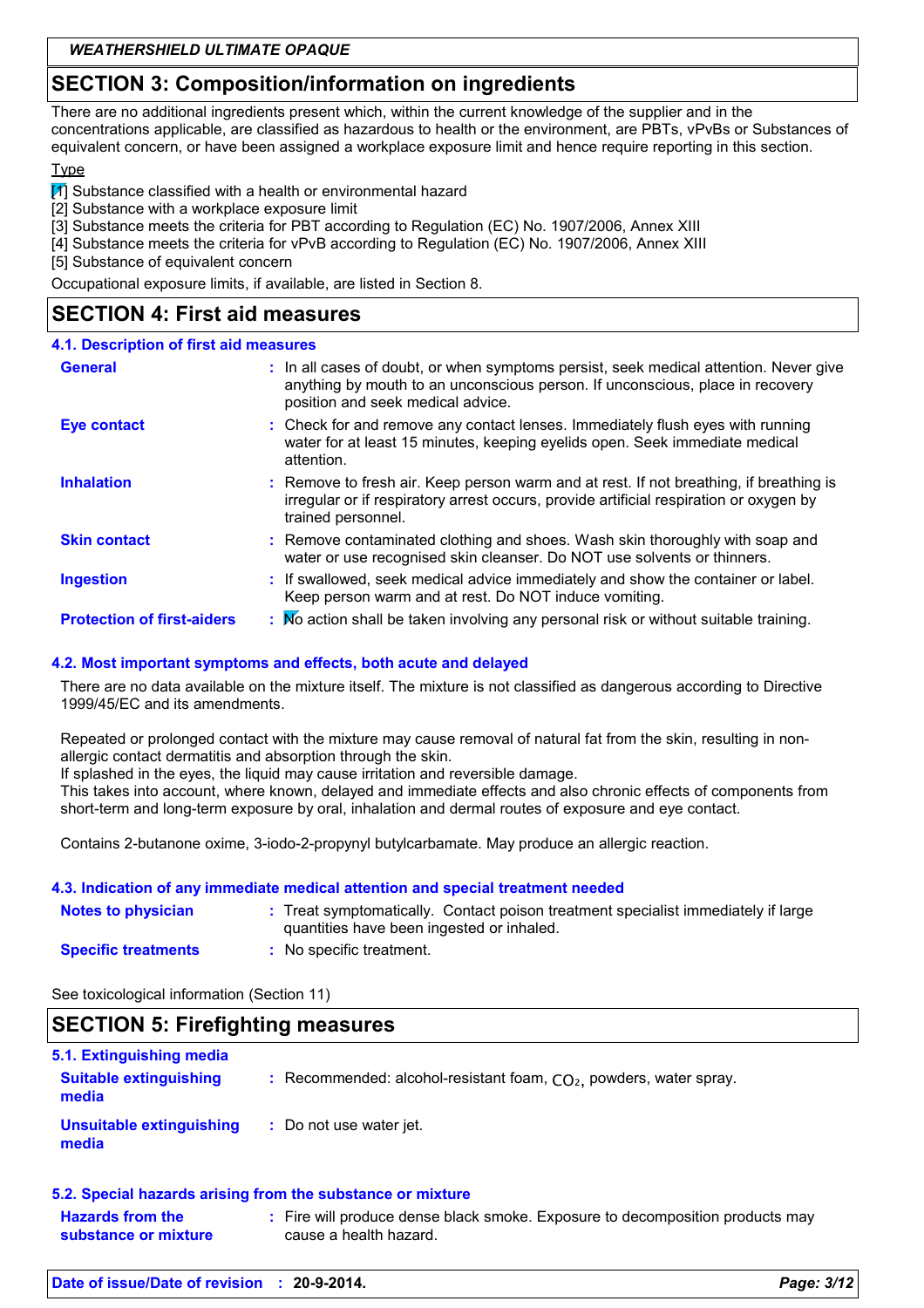### **SECTION 5: Firefighting measures**

| <b>Hazardous thermal</b><br>decomposition products       | : Decomposition products may include the following materials: carbon monoxide,<br>carbon dioxide, smoke, oxides of nitrogen. |
|----------------------------------------------------------|------------------------------------------------------------------------------------------------------------------------------|
| 5.3. Advice for firefighters                             |                                                                                                                              |
| <b>Special protective actions</b><br>for fire-fighters   | : Cool closed containers exposed to fire with water. Do not release runoff from fire to<br>drains or watercourses.           |
| <b>Special protective</b><br>equipment for fire-fighters | : Appropriate breathing apparatus may be required.                                                                           |
|                                                          |                                                                                                                              |

### **SECTION 6: Accidental release measures**

| 6.1. Personal precautions, protective equipment and emergency procedures |  |                                                                                                                                                                                                                                                                                    |  |
|--------------------------------------------------------------------------|--|------------------------------------------------------------------------------------------------------------------------------------------------------------------------------------------------------------------------------------------------------------------------------------|--|
| For non-emergency<br>personnel                                           |  | : Avoid breathing vapour or mist. Refer to protective measures listed in sections 7<br>and $8.$                                                                                                                                                                                    |  |
| For emergency responders                                                 |  | : If specialised clothing is required to deal with the spillage, take note of any<br>information in Section 8 on suitable and unsuitable materials. See also the<br>information in "For non-emergency personnel".                                                                  |  |
| <b>6.2. Environmental</b><br>precautions                                 |  | : Do not allow to enter drains or watercourses. If the product contaminates lakes,<br>rivers, or sewers, inform the appropriate authorities in accordance with local<br>regulations.                                                                                               |  |
| 6.3. Methods and material<br>for containment and<br>cleaning up          |  | : Contain and collect spillage with non-combustible, absorbent material e.g. sand,<br>earth, vermiculite or diatomaceous earth and place in container for disposal<br>according to local regulations (see Section 13). Preferably clean with a detergent.<br>Avoid using solvents. |  |
| 6.4. Reference to other<br><b>sections</b>                               |  | : See Section 1 for emergency contact information.<br>See Section 8 for information on appropriate personal protective equipment.<br>See Section 13 for additional waste treatment information.                                                                                    |  |

### **SECTION 7: Handling and storage**

The information in this section contains generic advice and guidance. The list of Identified Uses in Section 1 should be consulted for any available use-specific information provided in the Exposure Scenario(s).

| <b>7.1 Precautions for safe</b><br>handling                                          | : Avoid contact with skin and eyes. Avoid inhalation of vapour, spray or mist.<br>Eating, drinking and smoking should be prohibited in areas where this material is<br>handled, stored and processed.<br>Put on appropriate personal protective equipment (see Section 8).<br>Never use pressure to empty. Container is not a pressure vessel.<br>Always keep in containers made from the same material as the original one.<br>Comply with the health and safety at work laws.<br>Do not allow to enter drains or watercourses. |
|--------------------------------------------------------------------------------------|----------------------------------------------------------------------------------------------------------------------------------------------------------------------------------------------------------------------------------------------------------------------------------------------------------------------------------------------------------------------------------------------------------------------------------------------------------------------------------------------------------------------------------|
| <b>7.2 Conditions for safe</b><br>storage, including any<br><b>incompatibilities</b> | : Store in accordance with local regulations.<br>Notes on joint storage<br>Keep away from: oxidising agents, strong alkalis, strong acids.<br>Additional information on storage conditions<br>Observe label precautions. Store in a dry, cool and well-ventilated area. Keep away<br>from heat and direct sunlight.<br>Keep container tightly closed.<br>No smoking. Prevent unauthorised access. Containers that have been opened must<br>be carefully resealed and kept upright to prevent leakage.                            |
| 7.3 Specific end use(s)                                                              |                                                                                                                                                                                                                                                                                                                                                                                                                                                                                                                                  |
| <b>Recommendations</b>                                                               | : Not available.                                                                                                                                                                                                                                                                                                                                                                                                                                                                                                                 |
| Industrial sector specific<br>solutions                                              | : Not available.                                                                                                                                                                                                                                                                                                                                                                                                                                                                                                                 |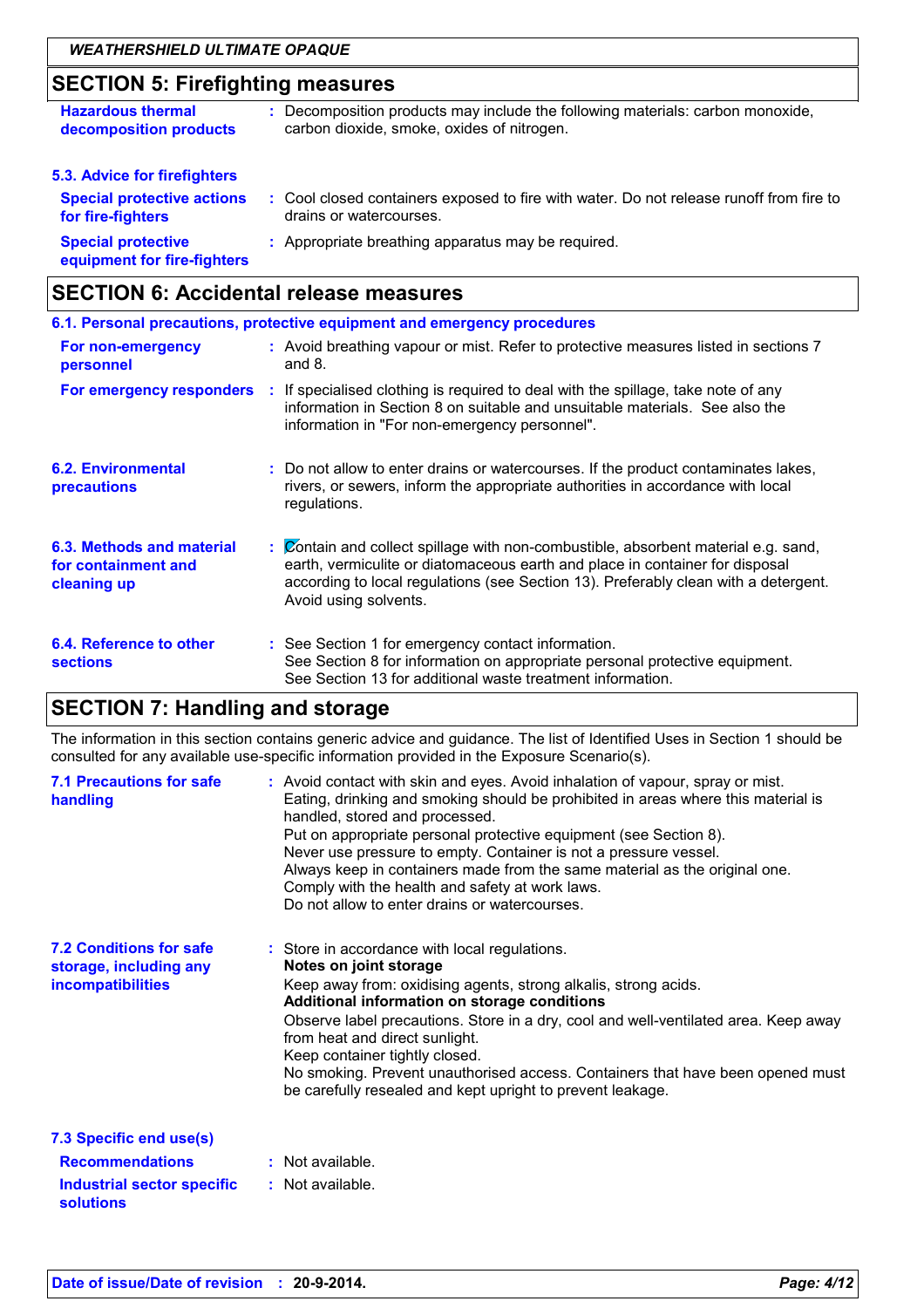### **SECTION 8: Exposure controls/personal protection**

The information in this section contains generic advice and guidance. Information is provided based on typical anticipated uses of the product. Additional measures might be required for bulk handling or other uses that could significantly increase worker or exposure or environmental releases.

### 8.1 Control parameters

#### **Occupational exposure limits**

| <b>Product/ingredient name</b>                             | <b>Exposure limit values</b>                                                                                                                                                                                                                                                                                                                                                                                                                                                                                                                                                                                                                                                                                                                                                                                                                                                                                                                                                                                                     |
|------------------------------------------------------------|----------------------------------------------------------------------------------------------------------------------------------------------------------------------------------------------------------------------------------------------------------------------------------------------------------------------------------------------------------------------------------------------------------------------------------------------------------------------------------------------------------------------------------------------------------------------------------------------------------------------------------------------------------------------------------------------------------------------------------------------------------------------------------------------------------------------------------------------------------------------------------------------------------------------------------------------------------------------------------------------------------------------------------|
| Maphtha (petroleum), hydrotreated heavy                    | EU OEL (Europe).<br>TWA: 1200 mg/m <sup>3</sup> 8 hours.<br>TWA: 197 ppm 8 hours.                                                                                                                                                                                                                                                                                                                                                                                                                                                                                                                                                                                                                                                                                                                                                                                                                                                                                                                                                |
| Naphtha (petroleum), hydrotreated heavy                    | (Europe). Notes: Suppliers information<br>: 1200 mg/m <sup>3</sup><br>: 184 ppm<br>EU OEL (Europe).<br>TWA: 1200 mg/m <sup>3</sup> 8 hours.<br>TWA: 197 ppm 8 hours.                                                                                                                                                                                                                                                                                                                                                                                                                                                                                                                                                                                                                                                                                                                                                                                                                                                             |
| distillates (petroleum), hydrotreated light                | EU OEL (Europe).<br>TWA: 1200 mg/m <sup>3</sup> 8 hours.                                                                                                                                                                                                                                                                                                                                                                                                                                                                                                                                                                                                                                                                                                                                                                                                                                                                                                                                                                         |
| <b>Recommended monitoring</b><br>procedures                | If this product contains ingredients with exposure limits, personal, workplace<br>atmosphere or biological monitoring may be required to determine the<br>effectiveness of the ventilation or other control measures and/or the necessity to<br>use respiratory protective equipment. Reference should be made to monitoring<br>standards, such as the following: European Standard EN 689 (Workplace<br>atmospheres - Guidance for the assessment of exposure by inhalation to<br>chemical agents for comparison with limit values and measurement strategy)<br>European Standard EN 14042 (Workplace atmospheres - Guide for the<br>application and use of procedures for the assessment of exposure to chemical<br>and biological agents) European Standard EN 482 (Workplace atmospheres -<br>General requirements for the performance of procedures for the measurement of<br>chemical agents) Reference to national guidance documents for methods for the<br>determination of hazardous substances will also be required. |
| <b>DNELS/DMELS</b><br>No DNELs/DMELs available.            |                                                                                                                                                                                                                                                                                                                                                                                                                                                                                                                                                                                                                                                                                                                                                                                                                                                                                                                                                                                                                                  |
| <b>PNECs</b><br>No PNECs available                         |                                                                                                                                                                                                                                                                                                                                                                                                                                                                                                                                                                                                                                                                                                                                                                                                                                                                                                                                                                                                                                  |
| <b>8.2 Exposure controls</b>                               |                                                                                                                                                                                                                                                                                                                                                                                                                                                                                                                                                                                                                                                                                                                                                                                                                                                                                                                                                                                                                                  |
| <b>Appropriate engineering</b><br><b>controls</b>          | : Provide adequate ventilation. Where reasonably practicable, this should be<br>achieved by the use of local exhaust ventilation and good general extraction. If<br>these are not sufficient to maintain concentrations of particulates and solvent<br>vapours below the OEL, suitable respiratory protection must be worn.                                                                                                                                                                                                                                                                                                                                                                                                                                                                                                                                                                                                                                                                                                      |
| <b>Individual protection measures</b>                      |                                                                                                                                                                                                                                                                                                                                                                                                                                                                                                                                                                                                                                                                                                                                                                                                                                                                                                                                                                                                                                  |
| <b>Hygiene measures</b>                                    | : Wash hands, forearms and face thoroughly after handling chemical products,<br>before eating, smoking and using the lavatory and at the end of the working<br>period. Appropriate techniques should be used to remove potentially<br>contaminated clothing. Wash contaminated clothing before reusing. Ensure that<br>eyewash stations and safety showers are close to the workstation location.                                                                                                                                                                                                                                                                                                                                                                                                                                                                                                                                                                                                                                |
| <b>Eye/face protection</b>                                 | : Use safety eyewear designed to protect against splash of liquids.                                                                                                                                                                                                                                                                                                                                                                                                                                                                                                                                                                                                                                                                                                                                                                                                                                                                                                                                                              |
| <b>Skin protection</b>                                     |                                                                                                                                                                                                                                                                                                                                                                                                                                                                                                                                                                                                                                                                                                                                                                                                                                                                                                                                                                                                                                  |
| <b>Hand protection</b>                                     |                                                                                                                                                                                                                                                                                                                                                                                                                                                                                                                                                                                                                                                                                                                                                                                                                                                                                                                                                                                                                                  |
| combination of chemicals.<br>replacement must be followed. | There is no one glove material or combination of materials that will give unlimited resistance to any individual or<br>The breakthrough time must be greater than the end use time of the product.<br>The instructions and information provided by the glove manufacturer on use, storage, maintenance and<br>Gloves should be replaced regularly and if there is any sign of damage to the glove material.<br>Always ensure that gloves are free from defects and that they are stored and used correctly.<br>The performance or effectiveness of the glove may be reduced by physical/chemical damage and poor                                                                                                                                                                                                                                                                                                                                                                                                                 |

maintenance.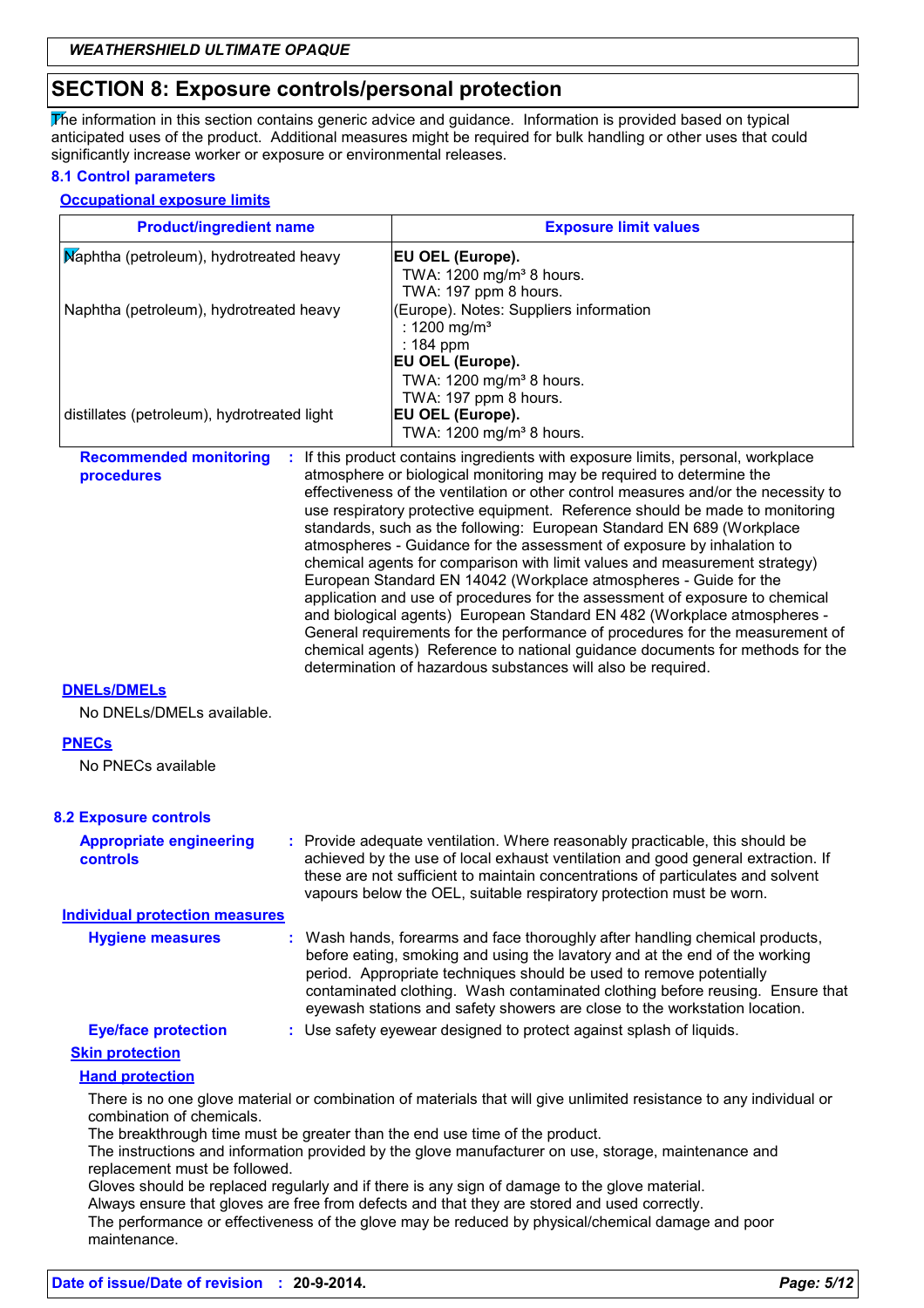### **SECTION 8: Exposure controls/personal protection**

Barrier creams may help to protect the exposed areas of the skin but should not be applied once exposure has occurred.

| <b>Gloves</b> | : For prolonged or repeated contact use protective gloves. Barrier creams may help<br>to protect the exposed areas of skin, they should however not be applied once<br>exposure has occurred. Skin should be washed after contact.                                                                                                                                                                                                                               |
|---------------|------------------------------------------------------------------------------------------------------------------------------------------------------------------------------------------------------------------------------------------------------------------------------------------------------------------------------------------------------------------------------------------------------------------------------------------------------------------|
|               | Use chemical resistant gloves classified under Standard EN 374: Protective<br>gloves against chemicals and micro-organisms. Recommended gloves: Viton® or<br>Nitrile<br>Breakthrough Time: 480 min                                                                                                                                                                                                                                                               |
|               | When prolonged or frequently repeated contact may occur, a glove with a<br>protection class of 6 (breakthrough time greater than 480 minutes according to<br>EN 374) is recommended. When only brief contact is expected, a glove with a<br>protection class of 2 or higher (breakthrough time greater than 30 minutes<br>according to EN 374) is recommended.                                                                                                   |
|               | NOTICE: The selection of a specific glove for a particular application and duration<br>of use in a workplace should also take into account all relevant workplace factors<br>such as, but not limited to: Other chemicals which may be handled, physical<br>requirements (cut/puncture protection, dexterity, thermal protection), potential<br>body reactions to glove materials, as well as the instructions/specifications<br>provided by the glove supplier. |
|               | The user must check that the final choice of type of glove selected for handling<br>this product is the most appropriate and takes into account the particular<br>conditions of use, as included in the user's risk assessment.                                                                                                                                                                                                                                  |
|               |                                                                                                                                                                                                                                                                                                                                                                                                                                                                  |

| <b>Body protection</b>        | : Personnel should wear antistatic clothing made of natural fibres or of high-<br>temperature-resistant synthetic fibres.                                                                                                                                                                                                                                                                                                                                                                                                                                                                                                                                                               |
|-------------------------------|-----------------------------------------------------------------------------------------------------------------------------------------------------------------------------------------------------------------------------------------------------------------------------------------------------------------------------------------------------------------------------------------------------------------------------------------------------------------------------------------------------------------------------------------------------------------------------------------------------------------------------------------------------------------------------------------|
| <b>Other skin protection</b>  | : Appropriate footwear and any additional skin protection measures should be<br>selected based on the task being performed and the risks involved and should be<br>approved by a specialist before handling this product.                                                                                                                                                                                                                                                                                                                                                                                                                                                               |
| <b>Respiratory protection</b> | Wworkers are exposed to concentrations above the exposure limit, they must use<br>appropriate, certified respirators.                                                                                                                                                                                                                                                                                                                                                                                                                                                                                                                                                                   |
|                               | OLD LEAD-BASED PAINTS:                                                                                                                                                                                                                                                                                                                                                                                                                                                                                                                                                                                                                                                                  |
|                               | When surfaces are to be prepared for painting, account should be taken of the<br>age of the property and the possibility that lead-pigmented paint might be present.<br>There is a possibility that ingestion or inhalation of scrapings or dust arising from<br>the preparation work could cause health effects. As a working rule you should<br>assume that this will be the case if the age of the property is pre 1960.                                                                                                                                                                                                                                                             |
|                               | Where possible wet sanding or chemical stripping methods should be used with<br>surfaces of this type to avoid the creation of dust. When dry sanding cannot be<br>avoided, and effective local exhaust ventilation is not available, it is recommended<br>that a dust respirator is worn, that is approved for use with lead dusts, and its type<br>selected on the basis of the COSHH assessment, taking into account the<br>Workplace Exposure Limit for lead in air. Furthermore, steps should be taken to<br>ensure containment of the dusts created, and that all practicable measures are<br>taken to clean up thoroughly all deposits of dusts in and around the affected area. |
|                               | Respiratory protection in case of dust or spray mist formation. (particle filter<br>EN143 type P2) Rrespiratory protection in case of vapour formation. (half mask<br>with combination filter A2-P2 till concentrations of 0,5 Vol%.)                                                                                                                                                                                                                                                                                                                                                                                                                                                   |
|                               | The current Control of Lead at Work Regulations approved code of practice                                                                                                                                                                                                                                                                                                                                                                                                                                                                                                                                                                                                               |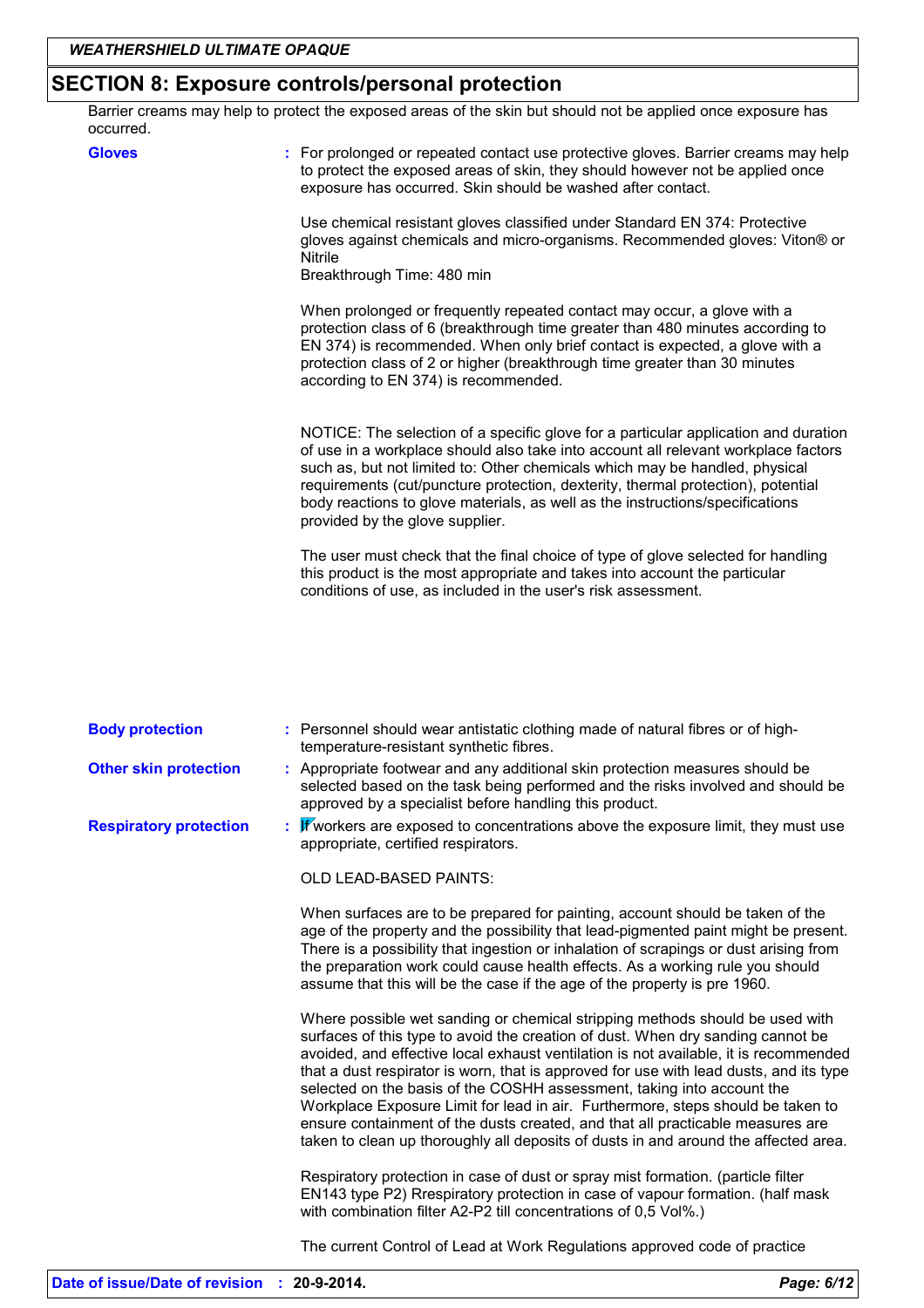### **SECTION 8: Exposure controls/personal protection**

should be consulted for advice on protective clothing and personal hygiene precautions. Care should also be taken to exclude visitors, members of the household and especially children from the affected area, during the actual work and the subsequent clean up operations. All scrapings, dust, etc. should be disposed of by the professional painting contractor as Hazardous Waste. Extra precautions will also need to be taken when burning off old lead-based paints because fumes containing lead will be produced. It is recommended that a respirator, approved for use with particulate fumes of lead is selected on the basis of the COSHH assessment, taking into account the Workplace Exposure Limit for lead in air. Similar precautions to those given above about sanding should be taken with reference to protective clothing, disposal of scrapings and dusts, and exclusion of other personnel and especially children from the building during actual work and the subsequent clean up operations. Avoid the inhalation of dust. Wear suitable face mask if dry sanding. Special precautions should be taken during surface preparation of pre-1960s paint surfaces over wood and metal as they may contain harmful lead. **Environmental exposure** : Do not allow to enter drains or watercourses. controls

## **SECTION 9: Physical and chemical properties**

#### 9.1. Information on basic physical and chemical properties **Appearance**

| <b>Physical state</b>                                  | : Liquid.                                               |
|--------------------------------------------------------|---------------------------------------------------------|
| <b>Colour</b>                                          | Not available.                                          |
| <b>Odour</b>                                           | : Not available.                                        |
| <b>Odour threshold</b>                                 | Not available.                                          |
| pH                                                     | Not available.                                          |
| <b>Melting point/freezing point</b>                    | $:$ Not available.                                      |
| Initial boiling point and boiling<br>range             | $: 187^{\circ}$ C                                       |
| <b>Flash point</b>                                     | : Closed cup: 63°C                                      |
| <b>Evaporation rate</b>                                | Not available.                                          |
| <b>Upper/lower flammability or</b><br>explosive limits | $:$ Not available.                                      |
| <b>Vapour pressure</b>                                 | Not available.                                          |
| <b>Vapour density</b>                                  | Not available.                                          |
| <b>Relative density</b>                                | : 1,107                                                 |
| <b>Solubility(ies)</b>                                 | Insoluble in the following materials: cold water.       |
| <b>Solubility in water</b>                             | Not available.                                          |
| <b>Partition coefficient: n-octanol/</b><br>water      | : Not available.                                        |
| <b>Auto-ignition temperature</b>                       | : Not available.                                        |
| <b>Decomposition temperature</b>                       | Not available.                                          |
| <b>Viscosity</b>                                       | Kinematic (room temperature): $6,33$ cm <sup>2</sup> /s |
| <b>Explosive properties</b>                            | Not available.                                          |
| <b>Oxidising properties</b>                            | Not available.                                          |
| 9.2. Other information                                 |                                                         |
| No additional information.                             |                                                         |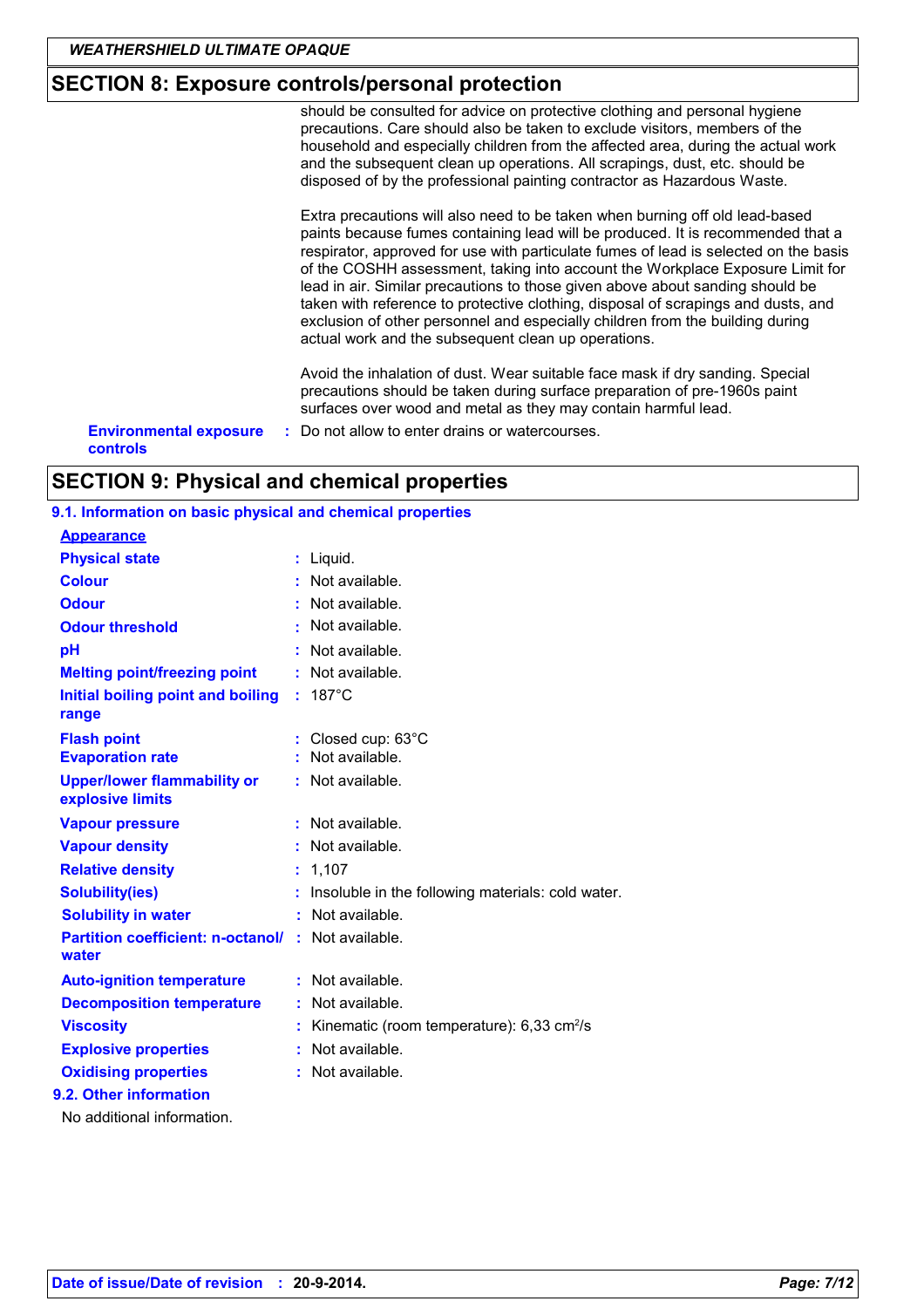### **SECTION 10: Stability and reactivity**

| 10.1. Reactivity                                 | : No specific test data related to reactivity available for this product or its ingredients.                                        |
|--------------------------------------------------|-------------------------------------------------------------------------------------------------------------------------------------|
| <b>10.2. Chemical stability</b>                  | : Stable under recommended storage and handling conditions (see Section 7).                                                         |
| 10.3. Possibility of<br>hazardous reactions      | : Under normal conditions of storage and use, hazardous reactions will not occur.                                                   |
| <b>10.4. Conditions to avoid</b>                 | : When exposed to high temperatures may produce hazardous decomposition<br>products.                                                |
| 10.5. Incompatible materials                     | : Keep away from the following materials to prevent strong exothermic reactions:<br>oxidising agents, strong alkalis, strong acids. |
| <b>10.6. Hazardous</b><br>decomposition products | : Under normal conditions of storage and use, hazardous decomposition products<br>should not be produced.                           |

### **SECTION 11: Toxicological information**

#### 11.1. Information on toxicological effects

There are no data available on the mixture itself. The mixture is not classified as dangerous according to Directive 1999/45/EC and its amendments.

Repeated or prolonged contact with the mixture may cause removal of natural fat from the skin, resulting in nonallergic contact dermatitis and absorption through the skin.

If splashed in the eyes, the liquid may cause irritation and reversible damage.

This takes into account, where known, delayed and immediate effects and also chronic effects of components from short-term and long-term exposure by oral, inhalation and dermal routes of exposure and eye contact.

Contains 2-butanone oxime, 3-iodo-2-propynyl butylcarbamate. May produce an allergic reaction.

#### **Acute toxicity**

| <b>Product/ingredient name</b>                            | <b>Result</b>    | <b>Species</b> | <b>Dose</b>            | <b>Exposure</b> |
|-----------------------------------------------------------|------------------|----------------|------------------------|-----------------|
| Maphtha (petroleum),<br>hydrotreated heavy                | LC50 Inhalation  | Rat            | 8500 mg/m <sup>3</sup> | 4 hours         |
|                                                           | LD50 Oral        | Rat            | $>6$ g/kg              | $\overline{a}$  |
| <b>Conclusion/Summary</b>                                 | : Not available. |                |                        |                 |
| <b>Acute toxicity estimates</b>                           |                  |                |                        |                 |
| Not available.                                            |                  |                |                        |                 |
| <b>Irritation/Corrosion</b>                               |                  |                |                        |                 |
| <b>Conclusion/Summary</b>                                 | : Not available. |                |                        |                 |
| <b>Sensitisation</b>                                      |                  |                |                        |                 |
| <b>Conclusion/Summary</b>                                 | : Not available. |                |                        |                 |
| <b>Mutagenicity</b>                                       |                  |                |                        |                 |
| <b>Conclusion/Summary</b>                                 | : Not available. |                |                        |                 |
| <b>Carcinogenicity</b>                                    |                  |                |                        |                 |
| <b>Conclusion/Summary</b>                                 | : Not available. |                |                        |                 |
| <b>Reproductive toxicity</b>                              |                  |                |                        |                 |
| <b>Conclusion/Summary</b>                                 | : Not available. |                |                        |                 |
| <b>Teratogenicity</b>                                     |                  |                |                        |                 |
| <b>Conclusion/Summary</b>                                 | : Not available. |                |                        |                 |
| <b>Specific target organ toxicity (single exposure)</b>   |                  |                |                        |                 |
| Mot available.                                            |                  |                |                        |                 |
| <b>Specific target organ toxicity (repeated exposure)</b> |                  |                |                        |                 |
| Not available.                                            |                  |                |                        |                 |
| <b>Aspiration hazard</b>                                  |                  |                |                        |                 |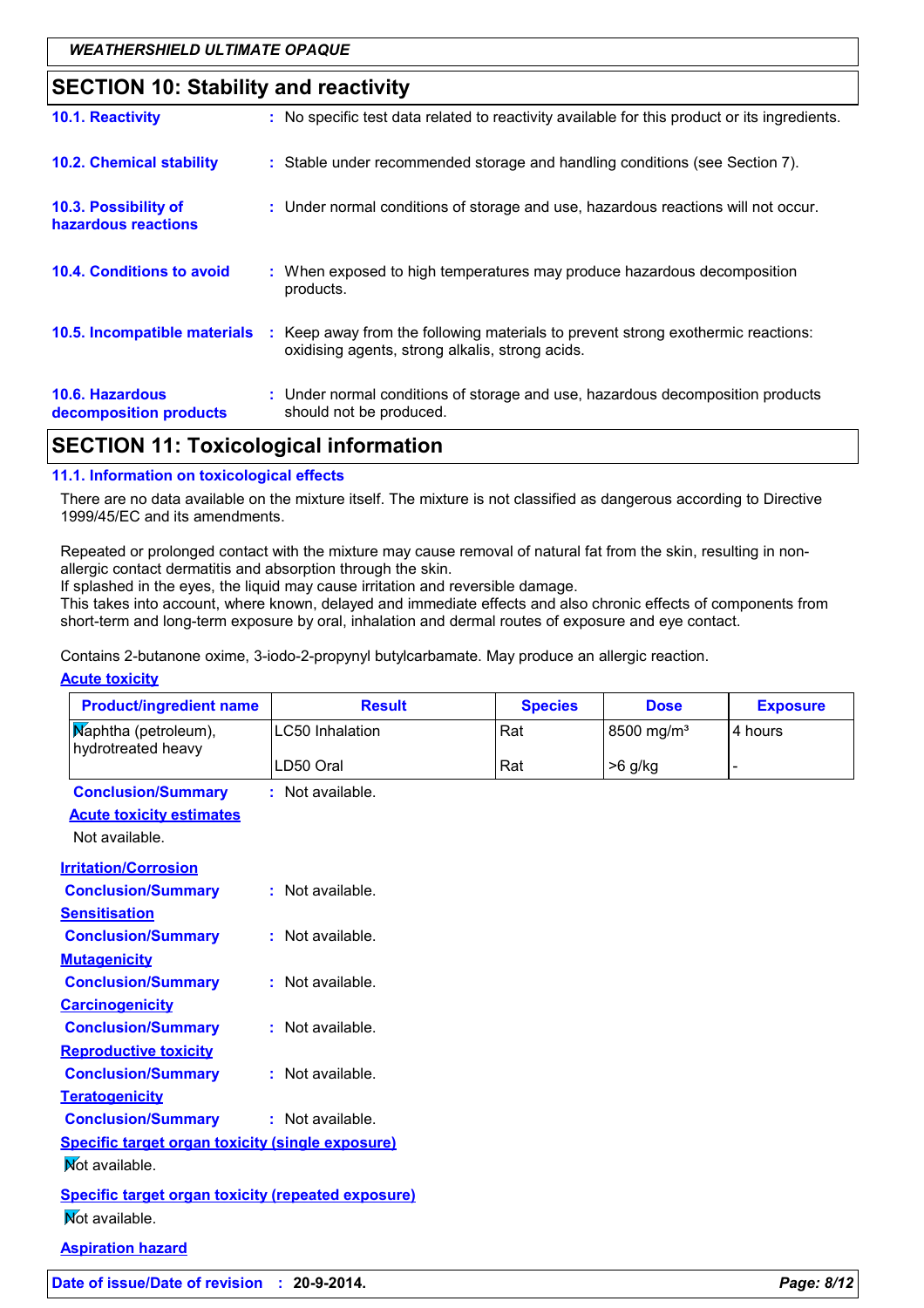### **SECTION 11: Toxicological information**

| <b>Product/ingredient name</b>                              | <b>Result</b>                         |
|-------------------------------------------------------------|---------------------------------------|
| Maphtha (petroleum), hydrotreated heavy                     | <b>ASPIRATION HAZARD - Category 1</b> |
| Naphtha (petroleum), hydrotreated heavy                     | <b>ASPIRATION HAZARD - Category 1</b> |
| Hydrocarbons, C10-C13, n-alkanes, isoalkanes, cyclics, < 2% | <b>ASPIRATION HAZARD - Category 1</b> |
| distillates (petroleum), hydrotreated light                 | <b>ASPIRATION HAZARD - Category 1</b> |

### **SECTION 12: Ecological information**

#### 12.1. Toxicity

There are no data available on the mixture itself. Do not allow to enter drains or watercourses.

The mixture has been assessed following the conventional method of the Dangerous Preparations Directive 1999/45/EC and is not classified as dangerous for the environment.

| <b>Product/ingredient name</b>                 | <b>Result</b>                    | <b>Species</b>             | <b>Exposure</b> |
|------------------------------------------------|----------------------------------|----------------------------|-----------------|
| distillates (petroleum),<br>hydrotreated light | Acute LC50 2200 µg/l Fresh water | Fish - Lepomis macrochirus | 4 days          |
|                                                | Acute LC50 2600 µg/l Fresh water | Fish - Oncorhynchus mykiss | 4 days          |
| <b>Conclusion/Summary</b>                      | : Not available.                 |                            |                 |

#### 12.2. Persistence and degradability

| <b>Conclusion/Summary</b> | Not available. |
|---------------------------|----------------|
|                           |                |

| <b>Product/ingredient name</b>             | <b>Aquatic half-life</b> | <b>Photolysis</b> | <b>Biodegradability</b> |
|--------------------------------------------|--------------------------|-------------------|-------------------------|
| Maphtha (petroleum),<br>hydrotreated heavy |                          |                   | Inherent                |
|                                            |                          |                   |                         |

| 12.3. Bioaccumulative potential                         |                                                       |
|---------------------------------------------------------|-------------------------------------------------------|
| 12.4. Mobility in soil                                  |                                                       |
| <b>Soil/water partition</b><br><b>coefficient (Koc)</b> | : Not available.                                      |
| <b>Mobility</b>                                         | : Not available.                                      |
| 12.5. Results of PBT and vPvB assessment                |                                                       |
| <b>PBT</b>                                              | : Not applicable.                                     |
|                                                         | P: Not available, B: Not available, T: Not available. |
| <b>vPvB</b>                                             | : Not applicable.                                     |
|                                                         | vP: Not available, vB: Not available.                 |
| 12.6. Other adverse effects                             | : No known significant effects or critical hazards.   |

### **SECTION 13: Disposal considerations**

The information in this section contains generic advice and guidance. The list of Identified Uses in Section 1 should be consulted for any available use-specific information provided in the Exposure Scenario(s).

#### **13.1 Waste treatment methods**

| <b>Product</b>             |                                                                                                                                                                                                                                                                                                                                                                                                                                                                                                                                                      |
|----------------------------|------------------------------------------------------------------------------------------------------------------------------------------------------------------------------------------------------------------------------------------------------------------------------------------------------------------------------------------------------------------------------------------------------------------------------------------------------------------------------------------------------------------------------------------------------|
| <b>Methods of disposal</b> | : The generation of waste should be avoided or minimised wherever possible.<br>Disposal of this product, solutions and any by-products should at all times comply<br>with the requirements of environmental protection and waste disposal legislation<br>and any regional local authority requirements. Dispose of surplus and non-<br>recyclable products via a licensed waste disposal contractor. Waste should not be<br>disposed of untreated to the sewer unless fully compliant with the requirements of<br>all authorities with jurisdiction. |
| <b>Hazardous waste</b>     | $\mathbf{w}$ Within the present knowledge of the supplier, this product is not regarded as<br>hazardous waste, as defined by EU Directive 91/689/EEC.                                                                                                                                                                                                                                                                                                                                                                                                |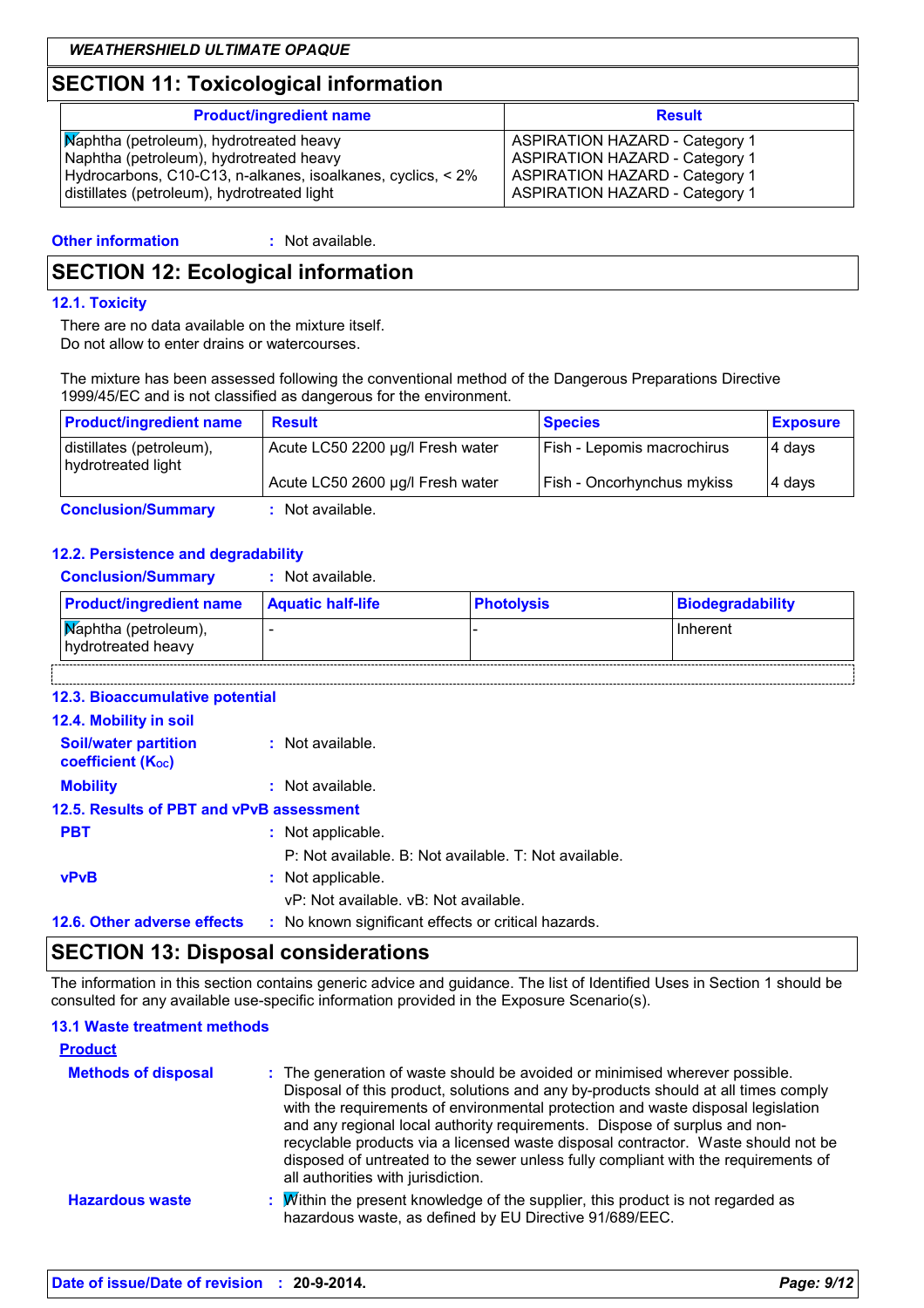## SECTION 13: Disposal considerations

| <b>Disposal considerations</b> | Do not allow to enter drains or watercourses.<br>Dispose of according to all federal, state and local applicable regulations.<br>If this product is mixed with other wastes, the original waste product code may no<br>longer apply and the appropriate code should be assigned.<br>For further information, contact your local waste authority. |
|--------------------------------|--------------------------------------------------------------------------------------------------------------------------------------------------------------------------------------------------------------------------------------------------------------------------------------------------------------------------------------------------|
| <b>Packaging</b>               |                                                                                                                                                                                                                                                                                                                                                  |
| <b>Methods of disposal</b>     | : The generation of waste should be avoided or minimised wherever possible. Waste<br>packaging should be recycled. Incineration or landfill should only be considered<br>when recycling is not feasible.                                                                                                                                         |
| <b>Disposal considerations</b> | : is inginformation provided in this safety data sheet, advice should be obtained from<br>the relevant waste authority on the classification of empty containers.<br>Empty containers must be scrapped or reconditioned.<br>Dispose of containers contaminated by the product in accordance with local or<br>national legal provisions.          |
| <b>Special precautions</b>     | : This material and its container must be disposed of in a safe way. Empty containers<br>or liners may retain some product residues. Avoid dispersal of spilt material and<br>runoff and contact with soil, waterways, drains and sewers.                                                                                                        |

| <b>SECTION 14: Transport information</b>                                                                                         |                                                                                                                                                                                                                  |                 |  |  |  |
|----------------------------------------------------------------------------------------------------------------------------------|------------------------------------------------------------------------------------------------------------------------------------------------------------------------------------------------------------------|-----------------|--|--|--|
|                                                                                                                                  | <b>ADR</b>                                                                                                                                                                                                       | <b>IMDG</b>     |  |  |  |
| 14.1. UN number                                                                                                                  | Not regulated.                                                                                                                                                                                                   | Not regulated.  |  |  |  |
| 14.2. UN proper<br>shipping name                                                                                                 |                                                                                                                                                                                                                  |                 |  |  |  |
| 14.3. Transport<br>hazard class(es)<br><b>Class</b>                                                                              |                                                                                                                                                                                                                  |                 |  |  |  |
| <b>Subsidiary class</b>                                                                                                          |                                                                                                                                                                                                                  |                 |  |  |  |
| 14.4. Packing<br>group                                                                                                           |                                                                                                                                                                                                                  | $\overline{a}$  |  |  |  |
| 14.5.<br><b>Environmental</b><br>hazards                                                                                         |                                                                                                                                                                                                                  |                 |  |  |  |
| <b>Marine pollutant</b>                                                                                                          | No.                                                                                                                                                                                                              | No.             |  |  |  |
| <b>Marine pollutant</b><br><b>substances</b>                                                                                     |                                                                                                                                                                                                                  | Not available.  |  |  |  |
| 14.6. Special<br>precautions for<br><b>user</b>                                                                                  | Transport within user's premises: always transport in closed containers that are upright and<br>secure. Ensure that persons transporting the product know what to do in the event of an accident<br>or spillage. |                 |  |  |  |
| <b>HI/Kemler number</b>                                                                                                          | Not available.                                                                                                                                                                                                   |                 |  |  |  |
| <b>Emergency</b><br>schedules (EmS)                                                                                              |                                                                                                                                                                                                                  | Not applicable. |  |  |  |
| <b>14.7 Transport in bulk</b><br>: Not applicable.<br>according to Annex II of<br><b>MARPOL 73/78 and the IBC</b><br><b>Code</b> |                                                                                                                                                                                                                  |                 |  |  |  |
| <b>Additional</b><br>information                                                                                                 |                                                                                                                                                                                                                  |                 |  |  |  |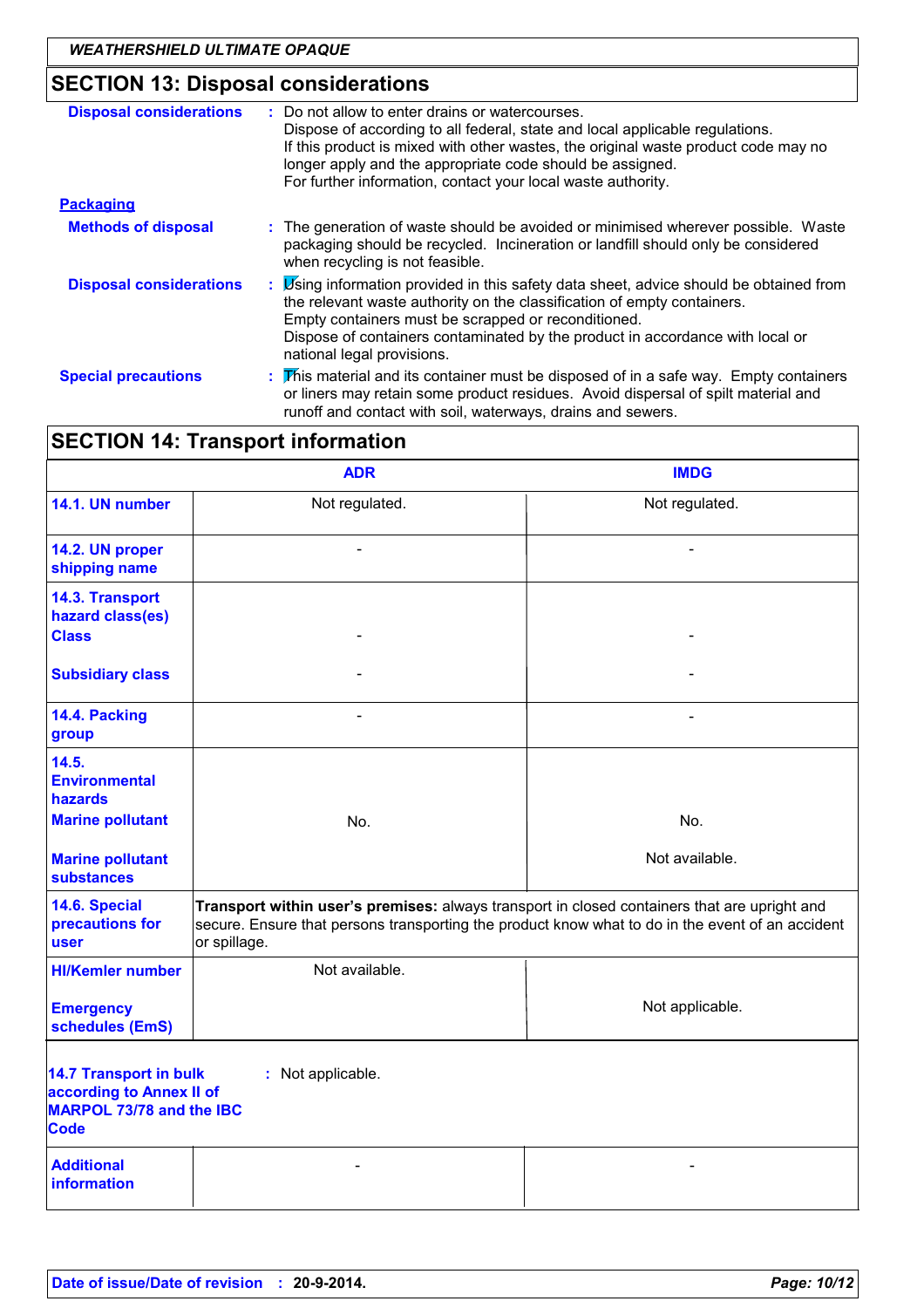## **SECTION 15: Regulatory information**

| 15.1 Safety, health and environmental regulations/legislation specific for the substance or mixture                                                                           |
|-------------------------------------------------------------------------------------------------------------------------------------------------------------------------------|
| EU Regulation (EC) No. 1907/2006 (REACH)                                                                                                                                      |
| <b>Annex XIV - List of substances subject to authorisation</b>                                                                                                                |
| <b>Annex XIV</b>                                                                                                                                                              |
| None of the components are listed.                                                                                                                                            |
| <b>Substances of very high concern</b>                                                                                                                                        |
| None of the components are listed.                                                                                                                                            |
| <b>Annex XVII - Restrictions</b><br>: Not applicable.<br>on the manufacture,<br>placing on the market<br>and use of certain<br>dangerous substances,<br>mixtures and articles |
| <b>Other EU requlations</b>                                                                                                                                                   |
| $\cdot$ Not available.<br><b>VOC</b>                                                                                                                                          |
| : At least one component is not listed.<br><b>Europe inventory</b>                                                                                                            |
| <b>Seveso II Directive</b>                                                                                                                                                    |
| This product is not controlled under the Seveso II Directive.                                                                                                                 |
| <b>International requlations</b>                                                                                                                                              |
| <b>Chemical Weapon Convention List Schedules I, II &amp; III Chemicals</b><br>Not listed.                                                                                     |
| <b>Montreal Protocol (Annexes A, B, C, E)</b><br>Not listed.                                                                                                                  |
| <b>Stockholm Convention on Persistent Organic Pollutants</b><br>Not listed.                                                                                                   |
| <b>Rotterdam Convention on Prior Inform Consent (PIC)</b><br>Not listed.                                                                                                      |
| <b>UNECE Aarhus Protocol on POPs and Heavy Metals</b><br>Not listed.                                                                                                          |
| : Not applicable.<br><b>15.2 Chemical Safety</b><br><b>Assessment</b>                                                                                                         |
| <b>SECTION 16: Other information</b>                                                                                                                                          |
| <b>CEPE code</b><br>: 8                                                                                                                                                       |
| $\nabla$ Indicates information that has changed from previously issued version.                                                                                               |
| <b>Abbreviations and acronyms : ATE = Acute Toxicity Estimate</b>                                                                                                             |

|  | <b>Abbreviations and acronyms :</b> ATE = Acute Toxicity Estimate             |
|--|-------------------------------------------------------------------------------|
|  | CLP = Classification, Labelling and Packaging Regulation [Regulation (EC) No. |
|  | 1272/2008]                                                                    |
|  | DMEL = Derived Minimal Effect Level                                           |
|  | DNEL = Derived No Effect Level                                                |
|  | EUH statement = CLP-specific Hazard statement                                 |
|  | PBT = Persistent, Bioaccumulative and Toxic                                   |
|  | PNEC = Predicted No Effect Concentration                                      |
|  | <b>RRN = REACH Registration Number</b>                                        |
|  | vPvB = Very Persistent and Very Bioaccumulative                               |
|  |                                                                               |

#### Procedure used to derive the classification according to Regulation (EC) No. 1272/2008 [CLP/GHS]

| <b>Classification</b>                                  |                                    | <b>Justification</b>                                                          |
|--------------------------------------------------------|------------------------------------|-------------------------------------------------------------------------------|
| Not classified.                                        |                                    |                                                                               |
| <b>Full text of abbreviated H</b><br><b>statements</b> | $\sqrt{17226}$<br>H <sub>304</sub> | Flammable liquid and vapour.<br>May be fatal if swallowed and enters airways. |